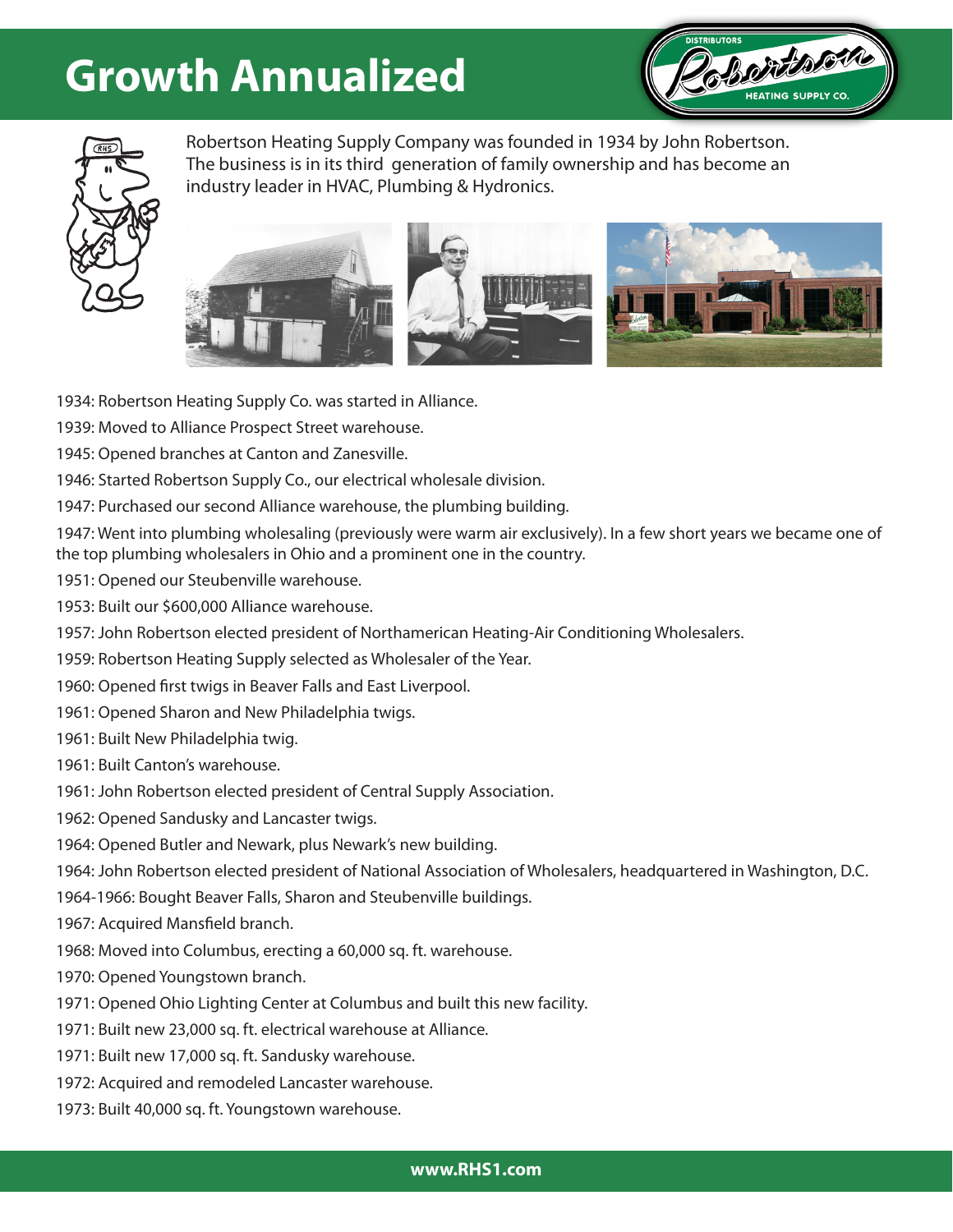## **Growth Annualized Cont.**



1973: Built new 14,000 sq. ft. Butler warehouse.

- 1974: Built new 44,000 sq. ft. Akron warehouse.
- 1974: Added 8,000 sq. ft. and crane facilities at Canton warehouse.
- 1974: Construction of our new Belden Village Lighting Center in Canton.
- 1974: John Robertson elected president of American Supply Association.
- 1976: John Robertson inducted into this century's Industry Hall of Fame.
- 1977: Constructed 65,000 sq. ft. new addition plus 12,000 sq. ft. of new offices in Alliance.
- 1981: Built new 42,000 sq. ft. Beaver Falls warehouse.
- 1983: Supply House Times selected RHS "Wholesaler of the Quarter Century".
- 1984: 10,800 sq. ft. addition to Ohio Lighting Center.
- 1984: Acquired Anchor-Dawn Supply of Donora.
- 1984: Celebrated our 50th Year.
- 1986: Opened 12,000 sq. ft. Monroeville twig.
- 1987: Bought 34,000 sq. ft. warehouse in Pittsburgh.
- 1987: Columbus unveils Designer Showroom with 15,000 sq. ft. of display area.
- 1988: Opened new 24,000 sq. ft. branch at Greensburg.
- 1989: Built new 21,000 sq. ft. branch in North Hills of Pittsburgh (Cranberry Twp).
- 1990: Sandusky 9,000 sq. ft. warehouse expansion.
- 1990: RHS named "Wholesaler of the Year" for
- 1989-1990 by PHCC Contractors Association.
- 1991: Opened new 15,000 sq. ft. warehouse in Washington.
- 1991: Butler 11,500 sq. ft. warehouse expansion.
- 1991: Scott Robertson becomes President of Robertson Heating Supply Co.
- 1991: Opened Belden Village Bath & Design Studio, located inside Belden Village Lighting Center.
- 1992: RHS' 22nd warehouse opens in Wooster, 21,000 sq. ft.
- 1994: Celebrated Sixty Years in business!
- 1994: Acquired Rheem H & A factory branch in Garfield Heights, Ohio, and tranformed it into our 23rd branch.
- 1996: Grand Opening of "Your Bath Gallery" showroom in Cranberry Twp. warehouse.
- 1997: Celebrated 50th year in the plumbing business with a Grand Expo at Alliance location.
- 1998: Acquired wholesaler K & K Supply in Lima, Ohio.
- 2000: Opened branch in Toledo, Ohio.
- 2001: Purchased land in new Alliance industrial park, to begin plans for bigger and better company headquarters.
- 2002: Opened branch in Valley View, Ohio . . . our first "Plumbing Only" warehouse.
- 2003: Combined Garfield Heights and Valley View branches to become a full-service branch.

2004: Our 70th year in business was celebrated with a grand opening expo at our brand-new 285,000 sq. ft. Corporate Headquarters/Distribution Center at 2155 W. Main St. in Alliance, Ohio. Magnificent Kitchen & Bath Gallery showroom with working fixtures is our crowning jewel.